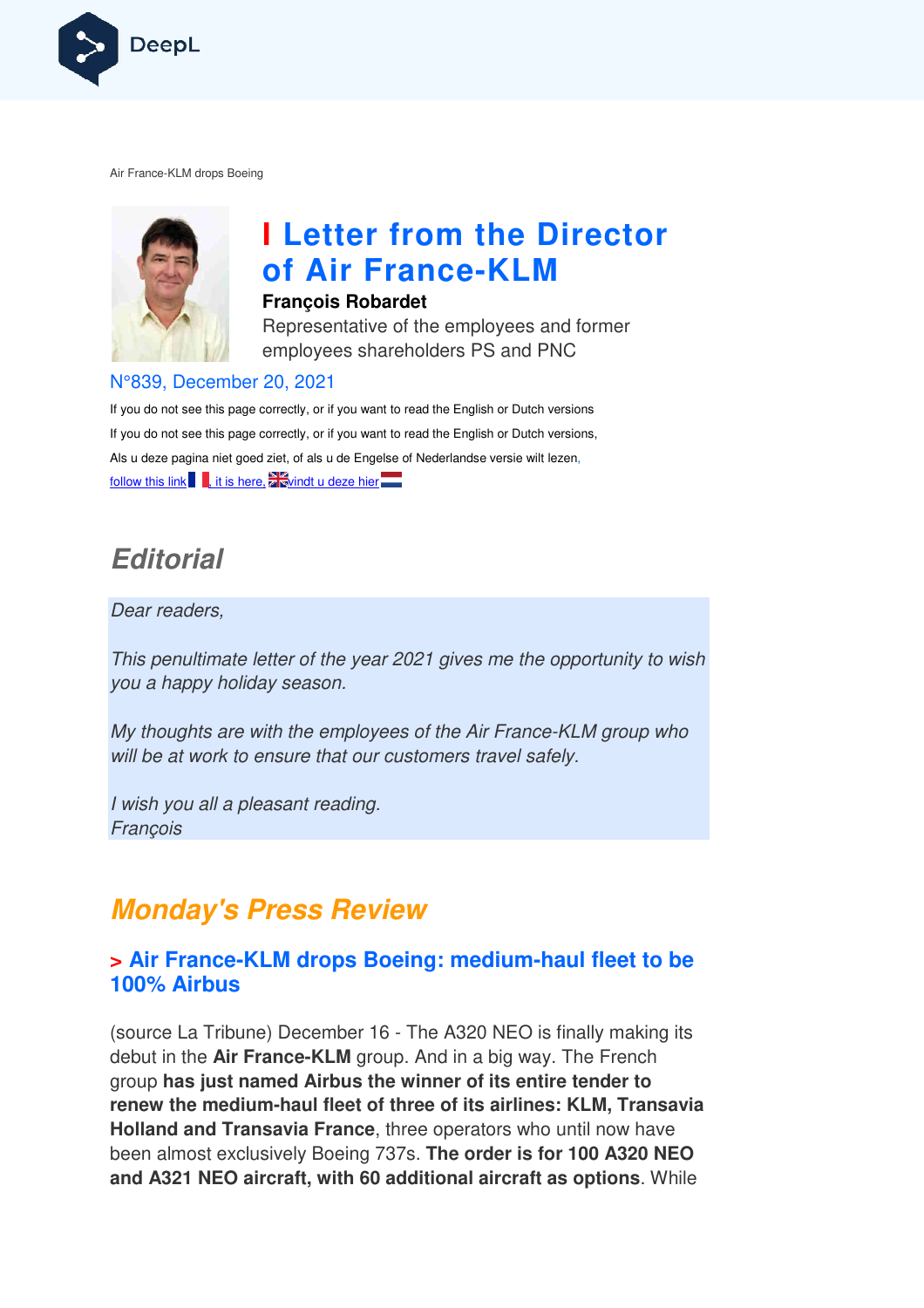a mix appeared to be a possible option, Boeing and its 737 MAX have come up empty.

(...)

While Air France is a loyal customer of Airbus and the A320 CEO family (current engine option, the original version of the aircraft), **this is a real revolution on the Dutch side**. KLM is very attached to Boeing (...). The airline has only ventured into Airbus on long-haul routes and currently operates a fleet of 49 Boeing 737-700/800/900s. This is also the case for Transavia Holland, with 39 737-800s.

Transavia France has a larger fleet than its Dutch counterpart, with 50 aircraft at present and 61 planned by spring 2022, but its attachment to Boeing is less: the group's strategy of having two types of aircraft for Air France and Transavia (in order to have a watertight seal between the two airlines), has been shattered since Ben Smith took over. Smith has negotiated several agreements with Air France pilots, assuring them that they would not lose anything by developing a low-cost offer. Transavia's pilots almost all come from Air France and therefore have dual qualifications, Airbus and Boeing. Switching to an Airbus fleet for Transavia France will therefore not pose a problem.

 $\left( \ldots \right)$ 

However, the switch from an all-Boeing fleet to an all-Airbus fleet is not trivial, and examples of this magnitude are rare, as was the case with easyJet in the early 2000s.

#### $(\ldots)$

2020.

**The breakdown between the airlines has not been disclosed**. In all likelihood, the two Dutch airlines will replace their fleets in equal proportions, i.e. about 50 aircraft for **KLM and** 40 for **Transavia Holland**. The limited number of slots at Amsterdam Airport Schiphol does not allow them to consider a significant increase in the number of aircraft. However, they **will be able to increase the size of the modules by integrating A321s instead of 737s**, which could mean a gain of several dozen seats per flight. KLM's 737s range from 142 to 188 seats and Transavia's up to 189, depending on the model, while the A321s offer 180 to 220 seats depending on the configuration. This leaves about 70 aircraft for Transavia France, representing a 15% growth potential for the low-cost airline. While the figure does not seem huge, it should be remembered that it was operating only 40 aircraft at the beginning of the year. Still, it could go a bit beyond that, as the fleet plan calls for a doubling of the number of aircraft in 2025 compared to

"This is a major step forward for KLM, Transavia and Air France, which will operate the best aircraft available to meet their needs. **The outstanding performance of the Airbus A320neo Family and the A350 Cargo, which are quieter, more fuel-efficient and have lower**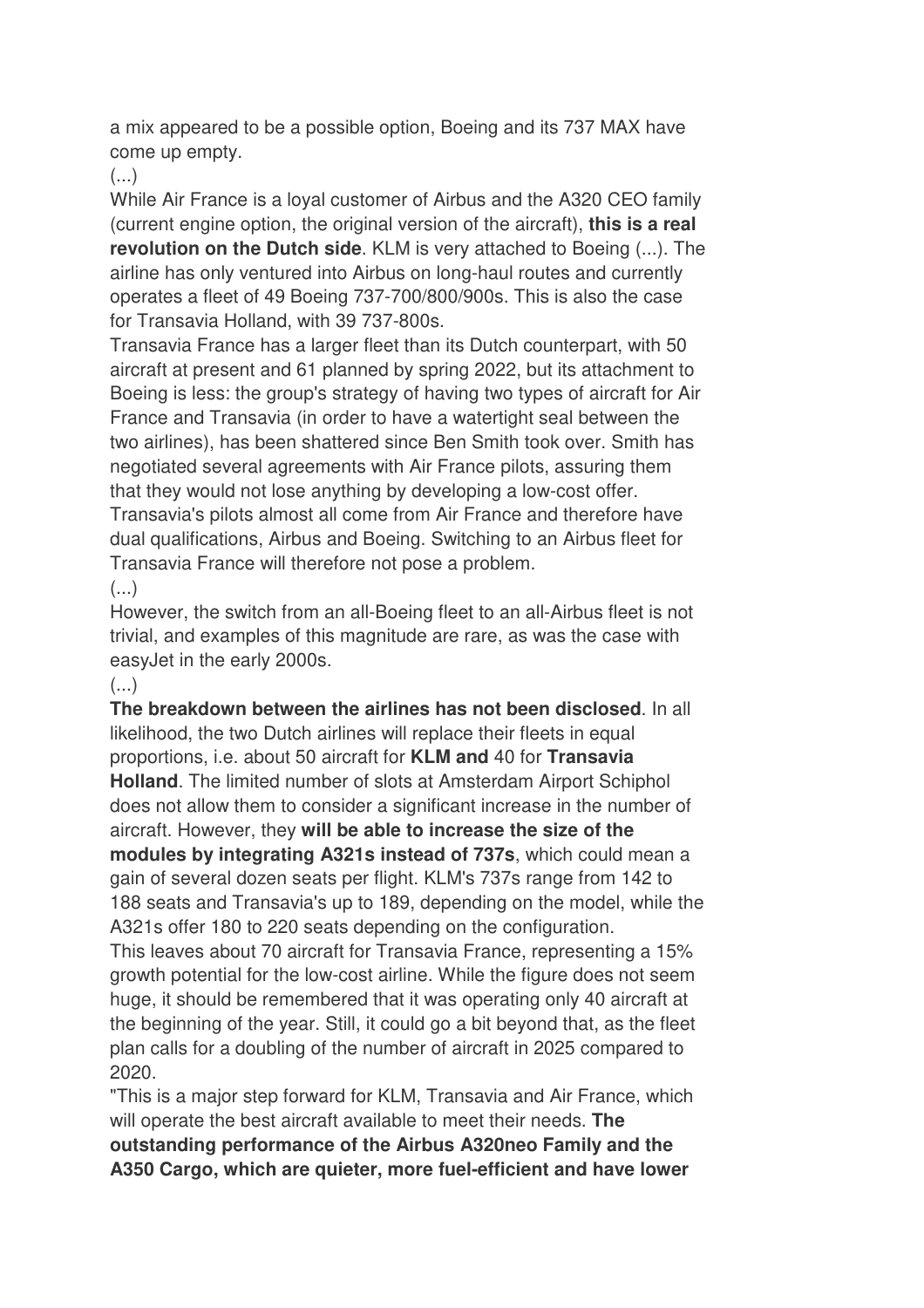#### **costs per seat, make them the best choice for the long-term growth**

**of our fleet**. They will play a key role in achieving our ambitious goals, including reaching zero net CO2 emissions by 2050," said Benjamin Smith, CEO of Air France-KLM Group.

#### (...)

**Deliveries are expected from mid-2023**. The timing is tight given the already full order book for the A320 NEO Family. The exact schedule is not specified at this time. A delay would not be bad news for Airbus either, which is now looking to spread its order book over time in order to sustain its ramp-up strategy.

The **icing on the cake for Airbus is that Air France has also joined the party with a letter of intent** (LoI) **for four firm A350Fs and four additional aircraft as options**. If this order materializes, it would be the largest received so far by the future cargo aircraft, which is scheduled to enter service in late 2025.

This is a radical change of strategy for the French airline, which had largely reduced its fleet dedicated to cargo for several years - to the point of having only two 777Fs left at present - to the benefit of cargo transport. Air France had been studying the possibility of converting old 777s into cargo aircraft, but the order for new aircraft comes as a surprise.

 $(\ldots)$ 

**My comment:** Changing aircraft types in a fleet is rare. Until now, EasyJet has been the exception. In the early 2000s, it opted for Airbus to replace its Boeing aircraft.

This year, the British low-cost airline Jet2 com decided to switch from Boeing to Airbus, ordering 36 A321neo aircraft.

That was before two "shock" announcements last week. First Qantas announced it was replacing the B737s in its medium-haul fleet as well as those of its low-cost subsidiary Jetstar with A220s, A320s and A321s.

A few hours later, the Air France-KLM group announced that it had selected Airbus to equip the medium-haul fleets of KLM, Transavia Netherlands and Transavia France.

The decision in favor of Airbus was based on several factors: the better environmental performance (noise and fuel consumption) of the A320neo and A321neo, and the availability of the A321neo.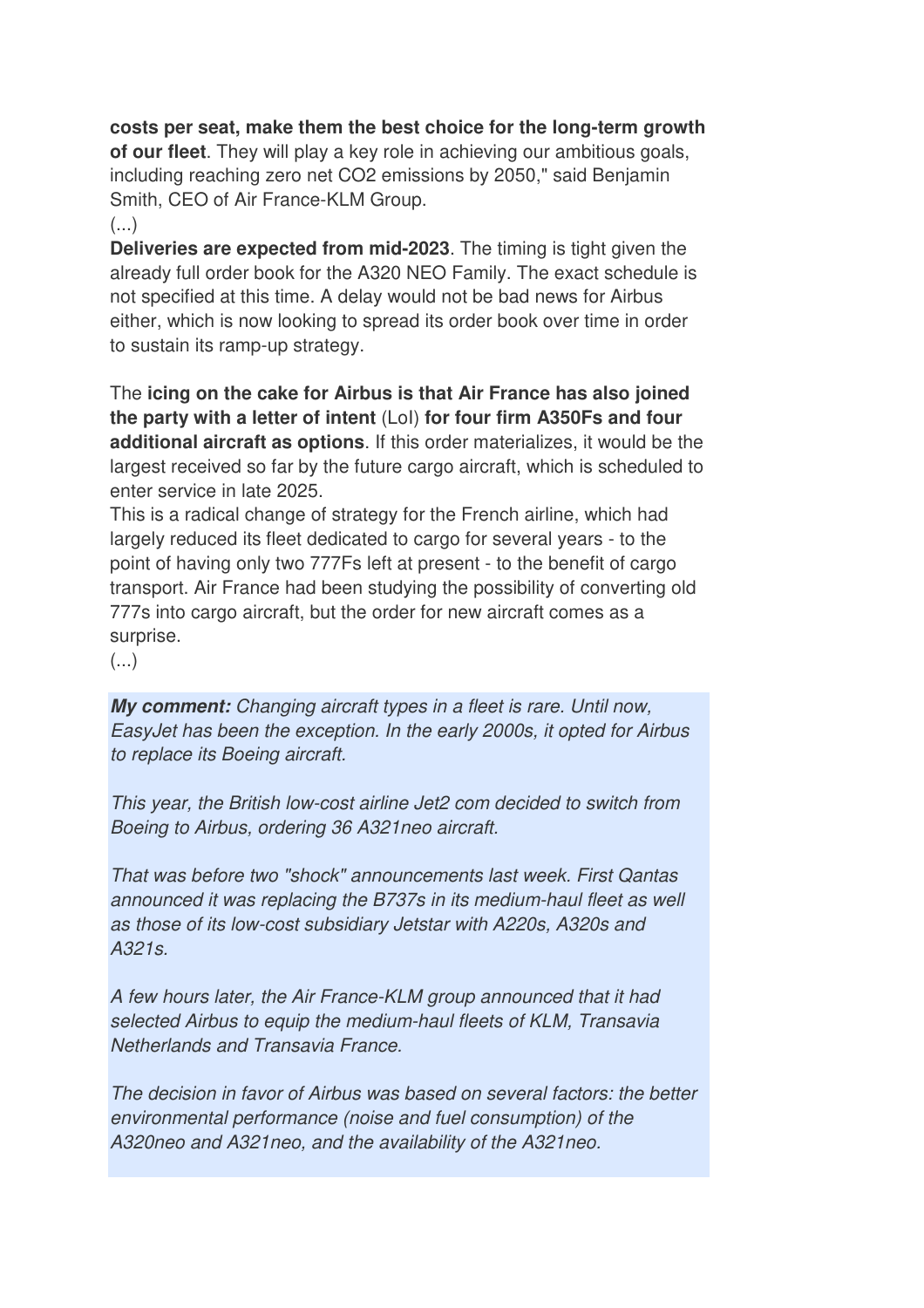While several hundred A321neo aircraft are in operation, its competitor, the B737-10 (the largest model in the B737 MAX family), is still in the certification process.

The choice of engine for the aircraft ordered by the Air France-KLM group has not yet been made. Two manufacturers are in the running, Pratt & Whitney with the PW1100G-JM,

and the CFM International consortium (composed equally of Safran Aircraft Engines and General Electric) with the LEAP-1A.





**> Pieter Elbers: 'Berlijn met de trein kost 7 uur, Milaan 13 uur, met het vliegtuig één uur' (to go to Berlin by train 7**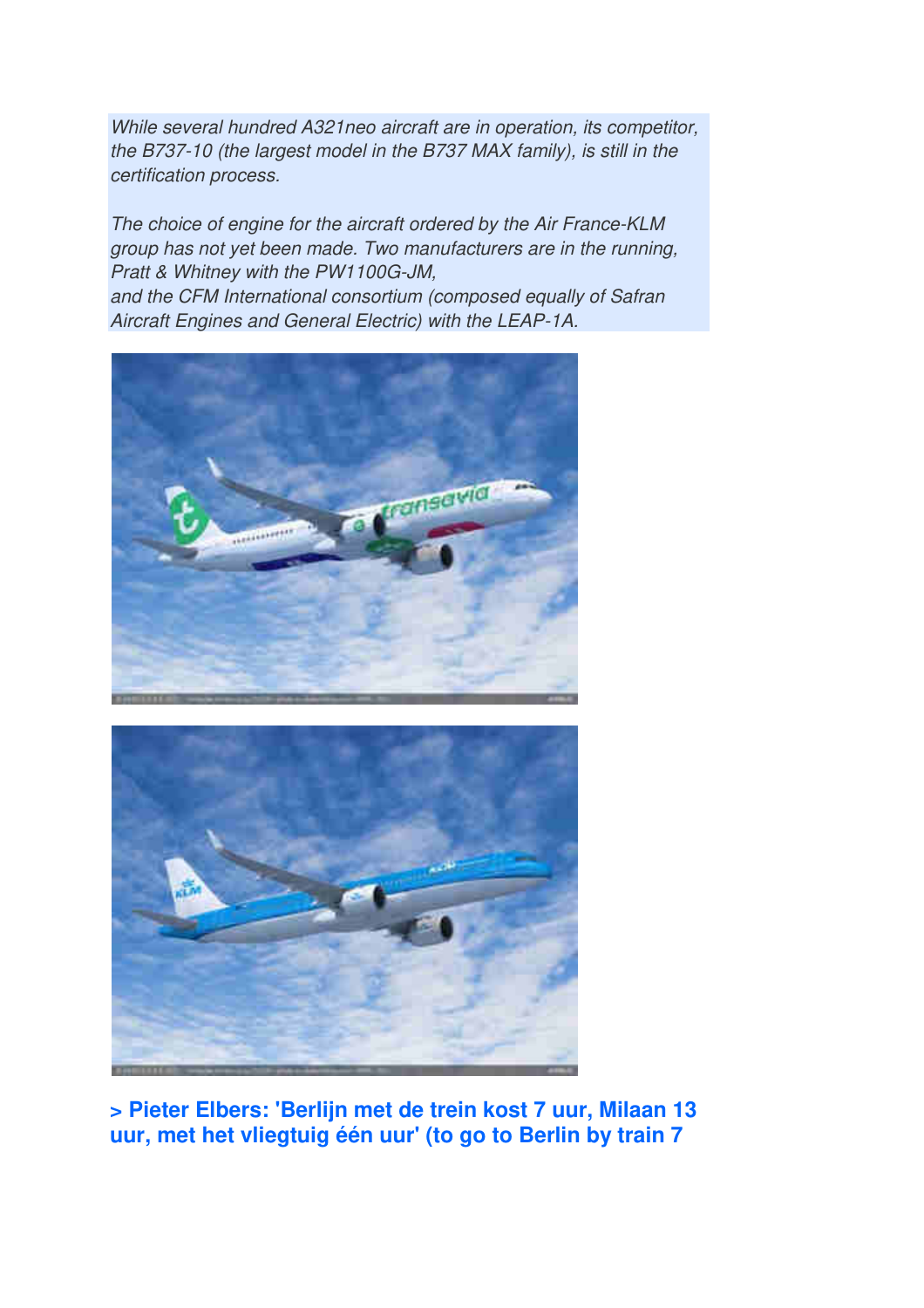#### **hours, Milan 13 hours, by plane one hour)**

(source Algemeen Dagblad) December 17 - While the photographer is setting up his equipment, Pieter Elbers checks his e-mails. (...) Elbers likes to use his time efficiently.

And so do his business clients, so they get on the plane. **Politicians are looking for ways to discourage short European flights**. The European Commission, for example, announced this week that by 2030, trains will have to beat planes on distances of up to 500 kilometers by deploying fast trains. **Rutte [the prime minister] also adopts the policy of discouraging short flights and announces, among other things, a higher flight tax.** 

Elbers is neither cold nor hot about this. **Nothing is as flexible as the airplane, he says, and no train can compete with that. What Europe wants requires a huge investment in infrastructure. You will only get it back if there are enough passengers**. There are a number of routes where this is possible. Rome-Milan, in the same country. It also works in France. That's a good thing. But it's a different story if the trip crosses national borders with different track gauges, technologies and regulations. You may ask whether this is where the greatest environmental gains can be made.

**The quickest and easiest way to save CO2 is to create one European airspace instead of the 20 we have now**," says Elbers. His planes have to zigzag to Athens, for example, because each country has a different flight path. **If we had one European airspace, we would save 10 percent of CO2 at once**. (...) He sighs. We have been talking about this for 20 years, when in fact there is no infrastructural limit. Air traffic controllers need to be under one management. ''I'm not against the train, but it has to be an adequate alternative. I take the train when I go to Brussels. Paris? I go by plane. London? By plane. I took the Eurostar to London once. It took a long time. Four and a half hours. The business traveler, who wants to go to London in the morning and return in the evening, does not have this time, he can only do it by plane to London City.

And the "slow" train journey to London is done by high speed train. To Berlin it is 7 hours by train, Milan 13 hours, one hour by plane. And let's assume that there is a high-speed rail line from Amsterdam to Milan and that the economic center moves or the number of train passengers decreases. What then? We can easily change the destinations and frequency. We only need two airports and they already exist. This flexibility is also reflected in the ticket price.

Of course, **something has to be done about the CO2 emissions of airplanes**. Everyone agrees on that. Elbers is one of them, and if not,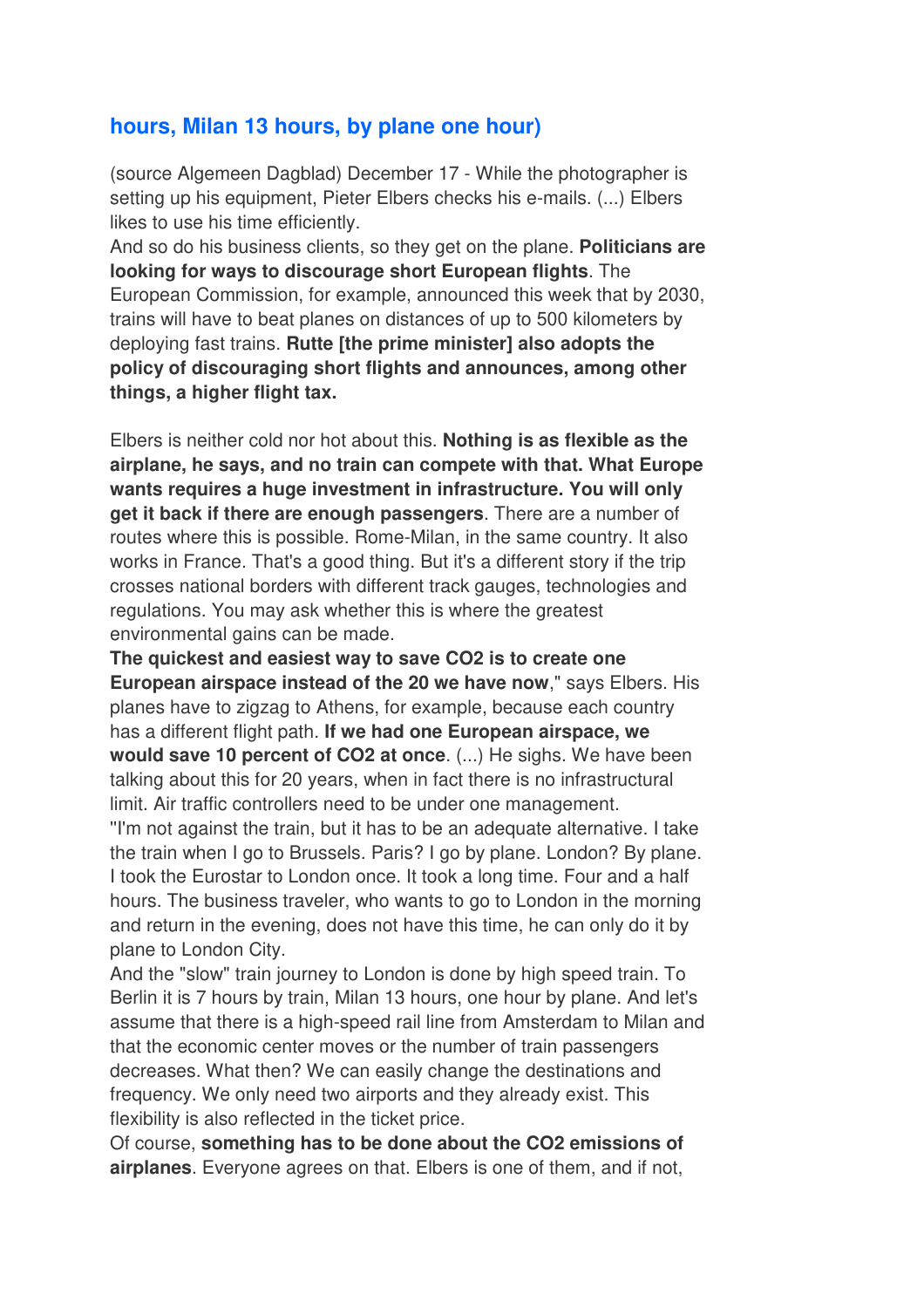he'll hear it from his kids at the dinner table, but just stopping flying is not the solution in his opinion. The question is why you do it. As KLM, I'm not going to fly less and sit in the corner waiting for things to get better. **KLM is happy to be part of the global search for a solution to make aviation more sustainable**.

 $\left( \ldots \right)$ 

New, more economical aircraft and sustainable fuel must bring about CO2 reduction in the years to come. The fuel-guzzling 747s have been sent to the scrap heap.

**The share of sustainable biofuels must increase**. Today we use less than 1%. In ten years, it will have to be more than ten percent. There is now a demand for sustainable fuel, so producers know there is a market. KLM and many other airlines are now saying that by 2050 we will be climate neutral. **We are following the Paris Agreement. Do we already know exactly how we are going to get there? No, but we do know what we can do over the next ten years**. New aircraft, sustainable fuel, a single airspace - all of this can be achieved in ten years and can already lead to a 30% reduction in CO2 emissions. No one knows what innovations are still to come; who could have imagined, 15 years ago, what we can do today with our phones? Companies like Airbus are investing billions in the development of hydrogen-powered aircraft, for example.

 $(\ldots)$ 

**I don't see any shame in flying with our customers. What I see is the need to fly as consciously as possible**. Traveling is in people's DNA. We have a need for mobility. **We are curious to discover other countries and cultures**. (...) We postponed this because of Covid-19, but it is over. You saw it when America reopened on November 8 after 600 days. The very next day we had 98 percent occupancy on our flights. Now, at Christmas, we have 30% more flights to the Caribbean, the Canary Islands. People want to travel.

### $(\ldots)$

2021 was a difficult year. With the arrival of the vaccines, we thought we were out of the woods. It was supposed to be the year of recovery, but all KLM colleagues had to show incredible resilience. It's very hard on our staff. Crews flying to Singapore have to stay in the hotel room for 24 hours after the flight. They are not allowed to leave. And it's been like this for almost two years.''

Nevertheless, the sun began to shine again for the airline early in the second half of this year. The third quarter was profitable again after a year and a half of losses, and the last quarter is not looking bad (...). **Flights are starting** (...) to **fill up again**. The business traveler sees that not everything is possible with online meetings. Next year, we will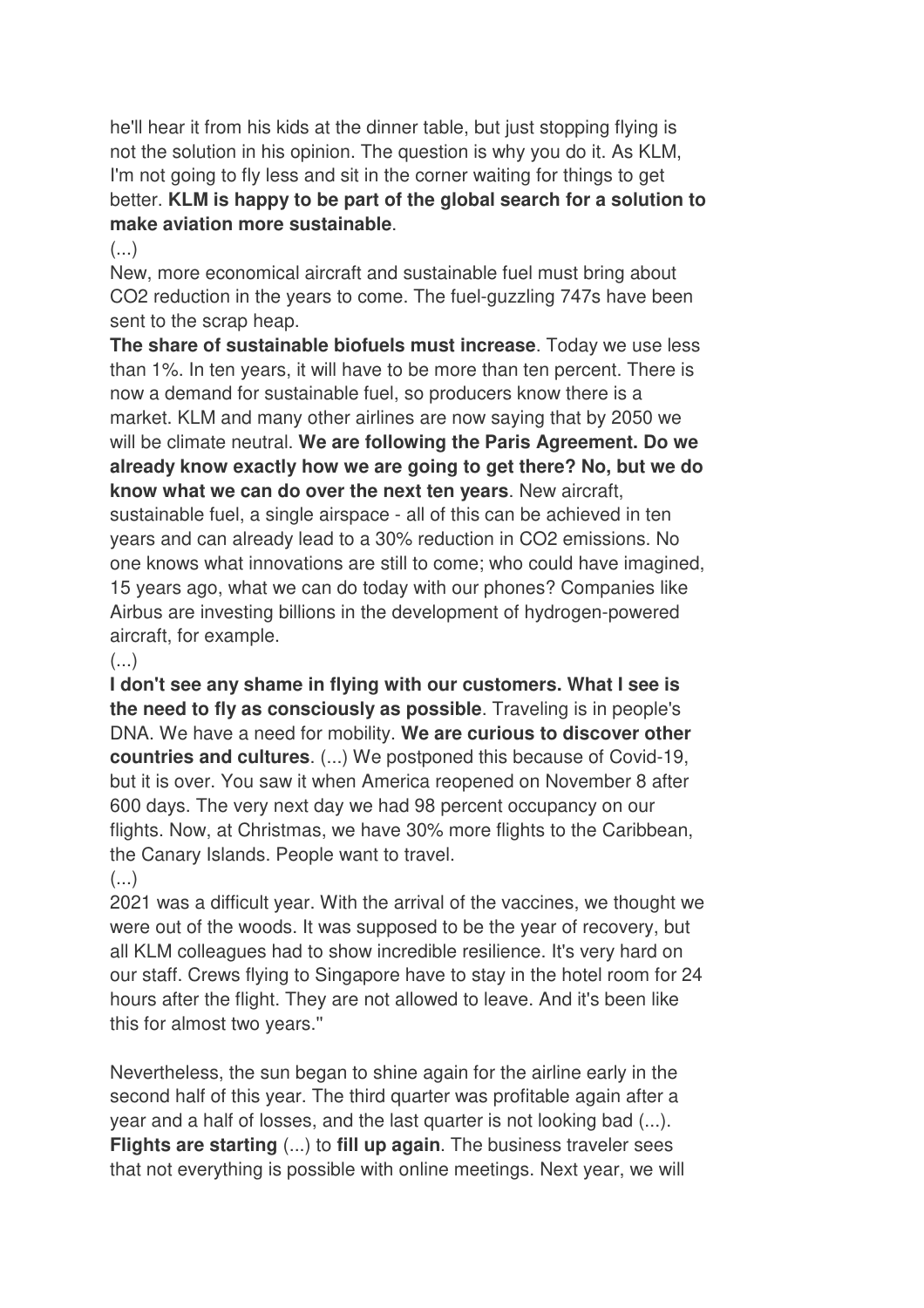cautiously hire new cabin crews, if the recovery continues.

**My comment:** KLM is very committed to the use of sustainable fuels and to research in general.

In 2019, KLM launched a project for the first European plant producing sustainable aviation fuel with SkyNRG (global leader in sustainable aviation fuels) and SHV Energy (global leader in LPG distribution) who will purchase the bioLPG produced. KLM had committed to purchase 75,000 tons of sustainable aviation fuel per year.

KLM is also collaborating with Delft University of Technology on a new aircraft concept called "Flying-V", a V-shaped aircraft, a model of which was presented on the occasion of the Dutch airline's 100th anniversary.



### **> Delta Airlines invests in its partners Virgin Atlantic, Aeromexico and LATAM**

(Stock Market source) Dec. 13 - **Delta Airlines will invest in its partners Virgin Atlantic, Aeromexico and LATAM as the airlines transform their businesses to emerge from the global pandemic stronger and more resilient**. "These strategic investments in our partners will transform our ability to enhance the travel experience for our customers, enabling us to deliver a seamless travel experience while providing our customers with an unmatched network between North America and key markets around the world," said Ed Bastian, Delta CEO.

To support its global future, Delta will invest in Virgin Atlantic, Aeromexico and LATAM. Upon completion of their respective restructuring or recapitalization processes, Delta is targeting a 20% stake in Aeromexico and 10% in LATAM. In addition, Delta will retain its 49% stake in Virgin Atlantic.

**The American company's stake in these carriers will be about \$1.2 billion in total. However, Delta does not intend to put new money**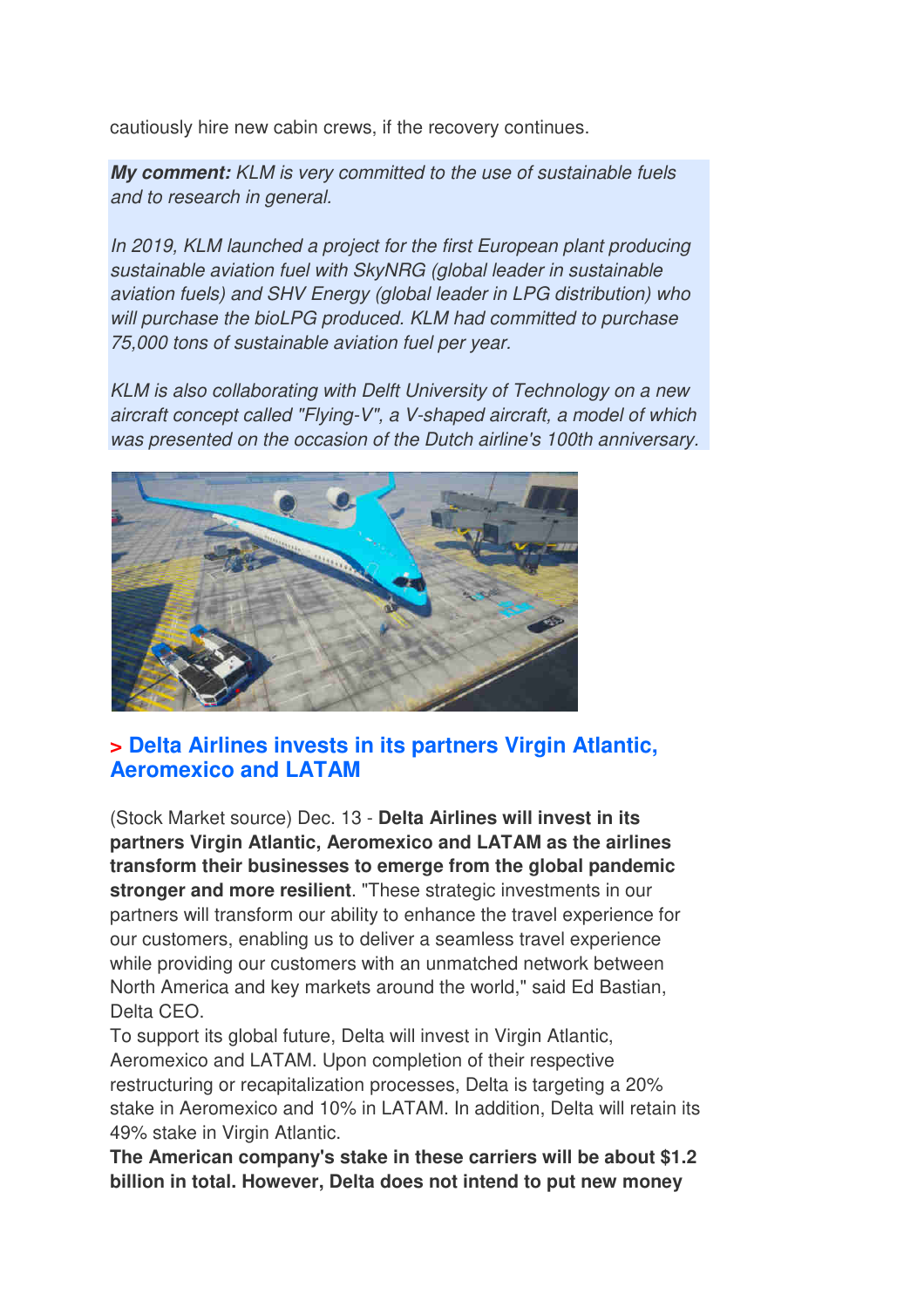**into its partners Air France KLM, Korean Air and China Eastern**.

**My comment:** Our shareholder Delta Air Lines has chosen to invest in its most troubled partners.

The fact that Air France-KLM is not one of them can be considered as good news.

#### **> IAG and Air Europa give themselves one month to find a new agreement to merge**

(source AFP) December 16 - **The airline group IAG and the company Air Europa announced on Thursday to give themselves a month to find a new form of rapprochement**, after having put an end to the merger project they had been defending for two years.

"IAG has entered into an agreement of intent with Globalia to evaluate, before the end of January 2022, other structures that may be of interest to both companies," IAG, parent company of Iberia and British Airways, said in a statement.

The airline group does not specify what form this new merger could take. According to the Spanish daily El Pais, it could be a participation of IAG in the capital of Air Europa below 50%.

**The two companies had announced Wednesday to have engaged in "negotiations" to "terminate the agreement" of acquisition** dating from November 2019, the conditions no longer being "favorable" to this project.

(...)

**Due to the termination of this agreement, IAG has planned to pay 75 million euros to Air Europa**, says the statement. **These sums will be taken into account "to reduce the possible purchase price" in case a new agreement is found**, it is explained.

 $\left( \ldots \right)$ 

**My comment:** The merger project seemed to be in jeopardy since the European Commission opened an in-depth investigation into the operation.

The European Commission blames the Air Europa - Iberia merger for reducing competition in the Spanish market, which could lead to higher prices for passengers.

**> Corsair launches its Nantes - Fort-de-France and Lyon -**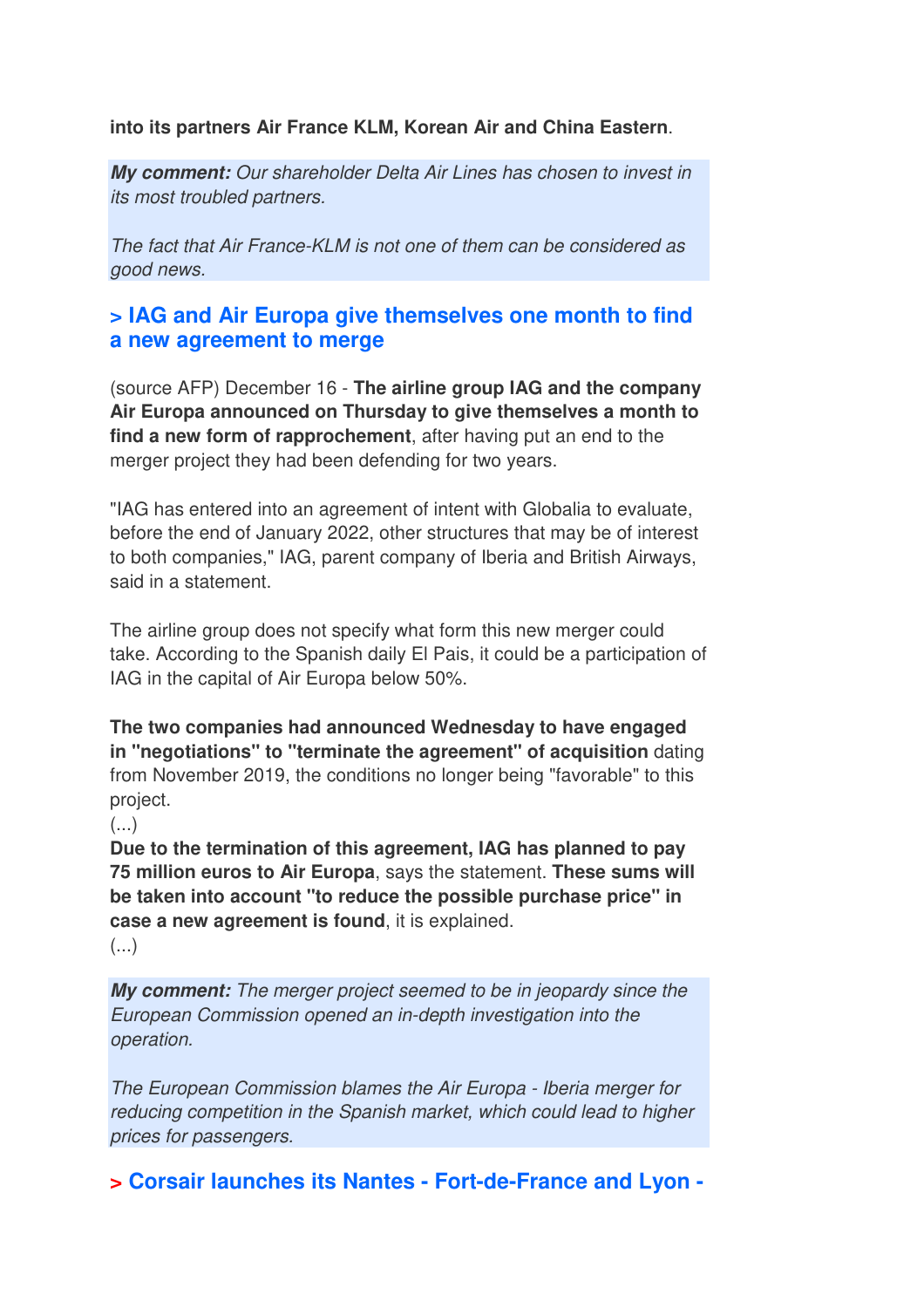## **Pointe-à-Pitre routes**

(source Aeroweb) December 17 - **Corsair has launched its direct route between Nantes and Fort-de-France in Martinique**. Since December 16, the French airline has strengthened its service to the Caribbean by launching this new route.

This route will be operated by Airbus A330, from December 16, 2021 to April 21, 2022 with **two flights per week**.

(...)

(source Aeroweb) December 18 - **Corsair launched its new direct route between Lyon and Pointe-à-Pitre** on December 17. The French airline will serve Guadeloupe **once a week** with direct flights from Lyon Airport.

The airline will schedule these flights once a week from December 17, 2021 to April 29, 2022. This announcement further strengthens Corsair's presence at Lyon Airport. Indeed, the airline already offers flights Lyon / Reunion / Mayotte since June 21 and Lyon / Mauritius since October 23.

**My comment:** The health crisis has grounded many aircraft.

To avoid that these planes remain without flying for a long time, the airlines (here Corsair) use them to test the profitability of new routes.

### **> Air transport: Hong Kong's drastic health rules "kill" Cathay Pacific**

(source AFP) December 18 - **The CEO of Qatar Airways** (Cathay's 3rd largest shareholder) **has railed against a border control rule that temporarily bans airlines that have brought in infected passengers.**

Hong Kong's strict adherence to the "zero covid" strategy is crippling the city's aviation industry and "killing" Cathay Pacific,

 $($ ...) **Qatar Airways is Cathay's third largest shareholder, with a 9.6%** 

**stake purchased for** HK\$5.16 billion (**\$661 million**) **in 2017**.

 Following Beijing's lead, Hong Kong has maintained some of the strictest quarantine measures and travel restrictions in the world, allowing the city to remain coronavirus-free but isolated internationally.  $(\ldots)$ 

**Earlier this month, AFP reported that Cathay has been hit by a wave of pilot resignations, with employees citing exhaustion and growing resentment**.

Some Cathay flights operate on a "closed-loop" system that requires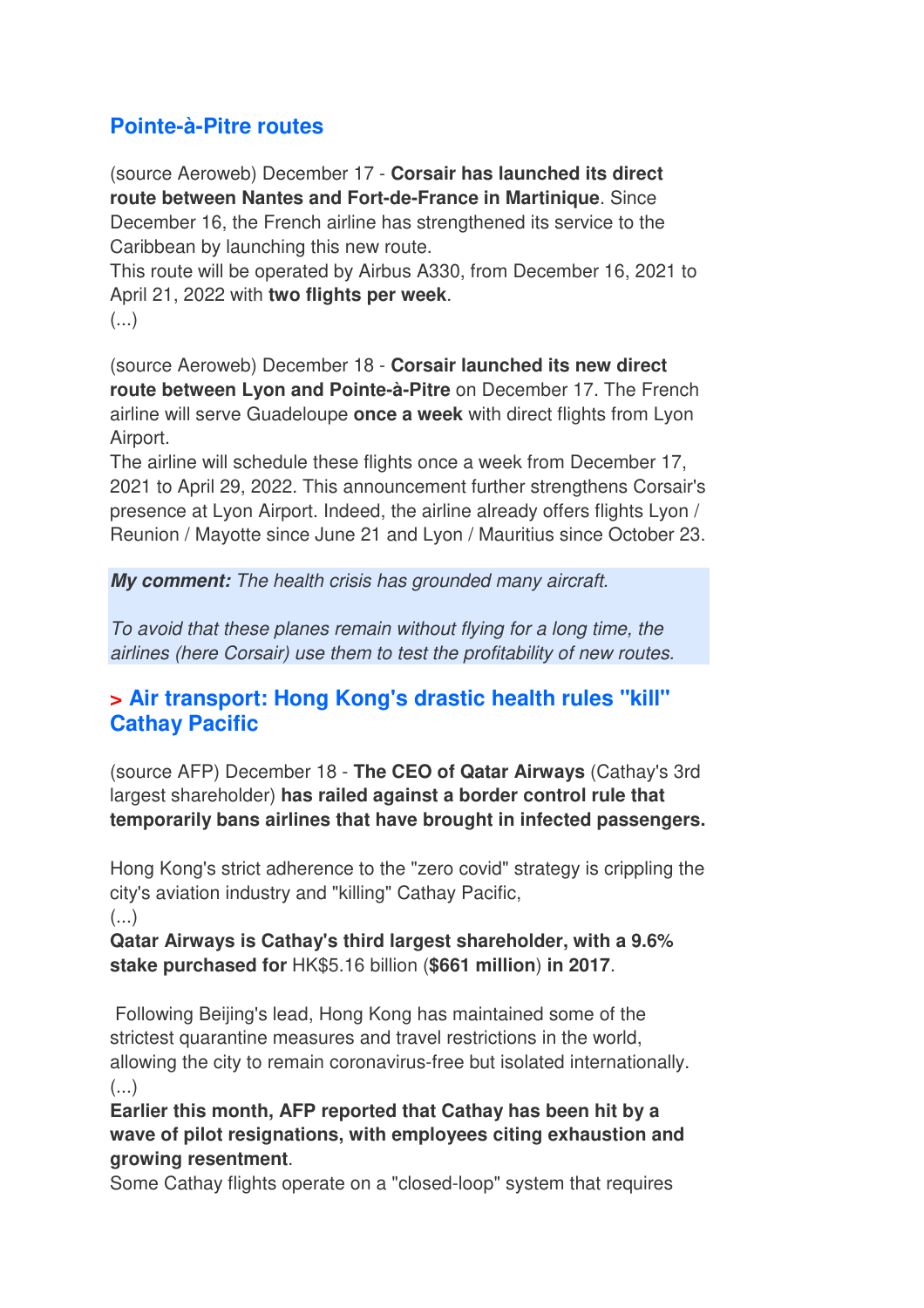pilots to spend weeks shuttling back and forth between the plane's bubbles and the hotel's to avoid triggering the quarantine on their return. (...)

## **> Is the suppression of French domestic flights legal? Brussels investigates**

(source La Tribune) December 17 - **The famous abolition of domestic routes when there is an alternative high-speed train in less than 2.5 hours** (excluding connecting flights) has not yet come into force and **is already threatened to never see the light of day**. This Friday, the European Commission announced the opening of an investigation against this part of the Climate Law voted last August.

**The European Commission "has decided to make an in-depth analysis of the case**, and will open a formal dialogue with the French authorities," a spokesman, Stefan De Keersmaecker, told AFP. This is a procedural step that does not prejudge the final decision on whether or not to ban the measure, he said.

#### $\left( \ldots \right)$

This decision comes at a time when the measure has been the subject of a complaint in Brussels from an association of French airlines, the Scara (union of autonomous airlines), which does not include Air France, but also the Union of French airports and the association of European airports (ACI Europe).

They all denounce discrimination and distortion of competition in relation to other modes of transport, in particular rail, and contest the French government's decision to abolish the service unilaterally and without any study. This is, according to them, "contrary to European principles". Such a ban is normally permitted under Article 20 of the European regulation EC No. 1008-2008, "when there are serious environmental problems".

**Article 20 of the European regulation on which the law is based provides for "an exception to the principle of free movement and free competition in the event of serious environmental damage,**" Thomas Juin, the president of UAF, explained to La Tribune. "**However, no impact study has demonstrated serious damage to the environment**. And if that were the case, then the Bordeaux bypass would also have to be closed! Moreover, there has been no study on the impact of alternative behaviors: train, car, private aviation? We don't know anything about it", he continued.

(...)

**My comment:** Legal, not legal the ban on certain domestic flights?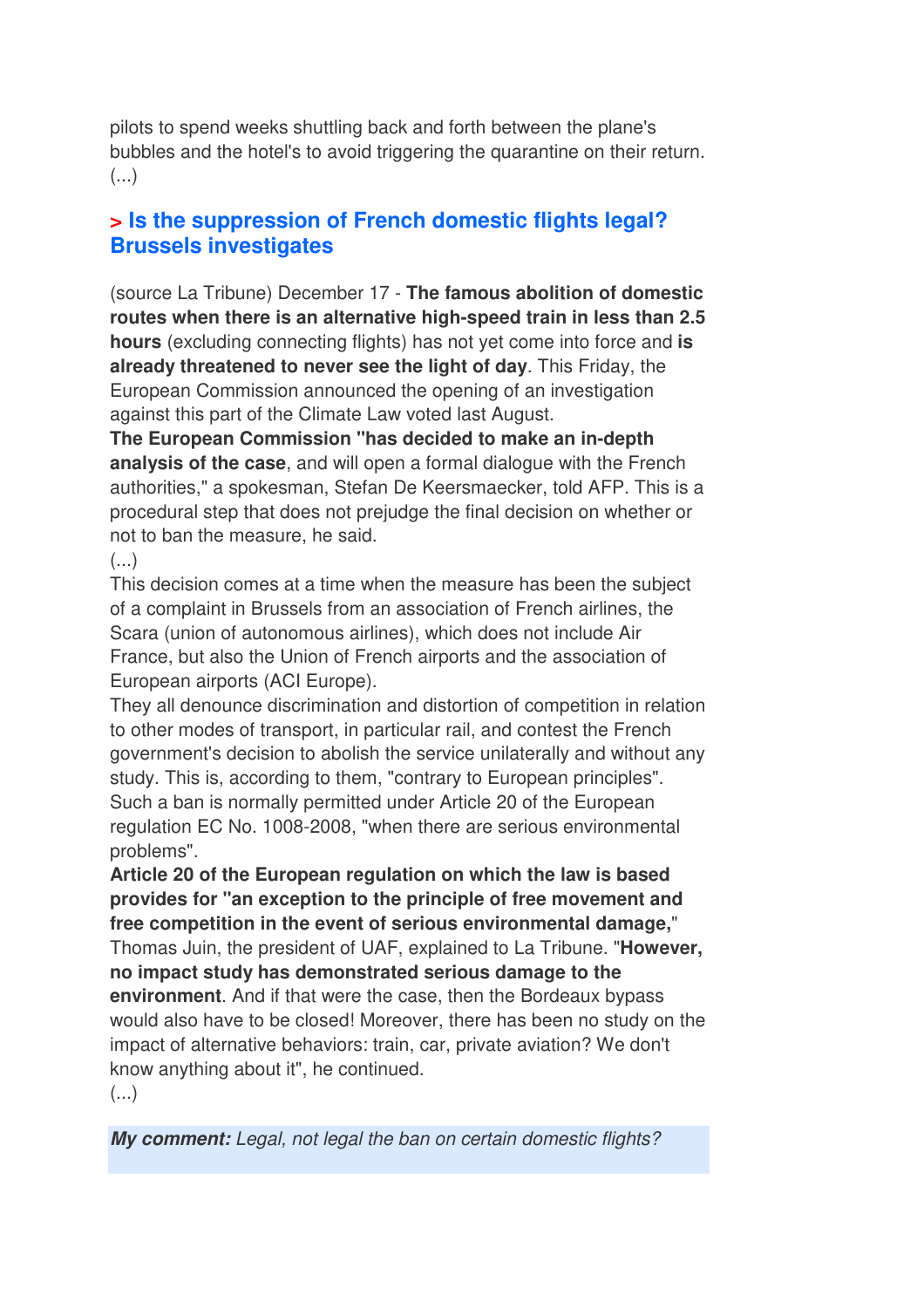The real question is the profitability of the routes concerned. While the ban will take effect in March 2022, most of the routes have been abandoned by the airlines that operated them.

No competitor has tried to take over the vacated routes. Yet the airlines have unused aircraft.

## **> Emirates receives its last A380, the last of the Super Jumbos**



(source Le Journal de l'Aviation) December 16 - **The latest new A380 has been delivered. MSN 272 was handed over to Emirates on December 16**, with its final registration A6-EVS. **This is the airline's 123rd A380. It is also the last A380 produced by Airbus.** 

While any celebrations have been cancelled due to the health crisis, Emirates wants to send a message of optimism with this delivery, demonstrating its belief that a recovery in the airline industry is in sight. The **Dubai-based company has** supported the program for 21 years. It signed the very first A3XX commitment contract in 2000 at the Farnborough Airshow, a deal that was critical to its launch. It was also the company that **increased its purchases in** the years that followed, **becoming the A380's largest customer**, with nearly half of the order book. However, **it was also the company that signed the program's death warrant by not acquiring the last part of its order**. This 123rd A380 is fitted out in a four-class configuration, with all the features that make Emirates' aircraft special: first-class suites, spa showers, a bar in business class and the brand-new Premium Economy installed at the front of the main deck. Now available on six aircraft, it will be deployed on more than 50 A380s from 2022 as part of a retrofit program.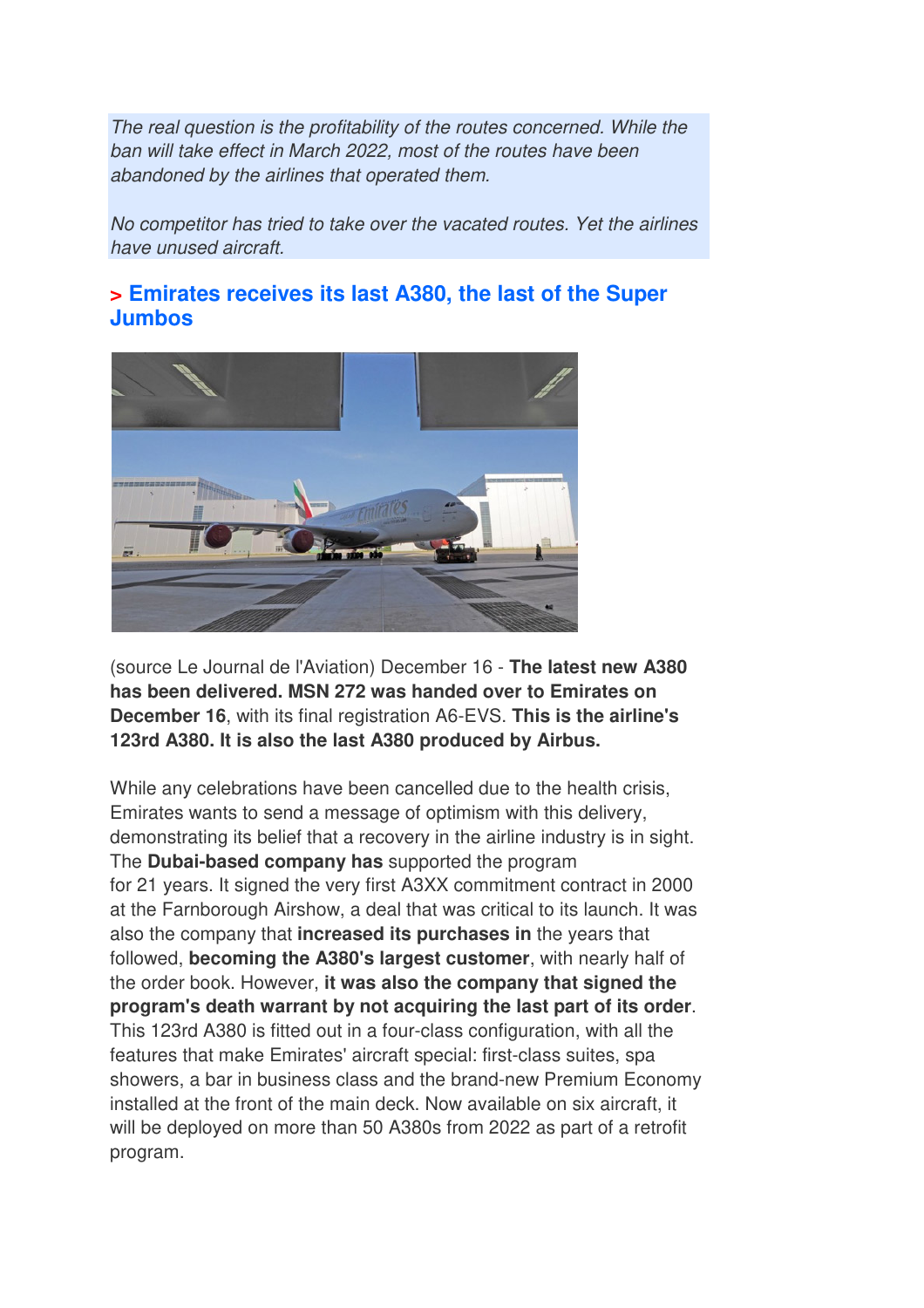#### (...)

**My comment:** With the end of the A380 production, two questions arise.

1. Why is the A380 a failure? First of all, an observation: the A380 is a superb aircraft that makes passengers dream.

But it suffers from many handicaps.

It is very (too) heavy. While a B777-300ER can carry 85T for 168T of empty weight, an A380 can carry 102T for 270T of empty weight.

In other words, the A380 weighs 100 tons more than a B777 and carries only 17 tons more! Moreover, it has four engines against two for its competitor. This means more fuel consumption and maintenance costs.

Designed to be used by airlines to relieve congestion at their hubs, its weight and size have closed the doors of many airports, unable to afford the modifications needed to accommodate this double-deck aircraft.

Finally, the arrival of the new generation of twin-engine aircraft (the A350 and the B787), which are much more efficient, has put an end to the last four-engine model produced.

2. Why does Emirates operate so many A380s? The first answer that comes to mind is that the Gulf carrier connects saturated airports. This is sometimes true.

But there is another equally important reason. The three major Gulf carriers (Emirates, Etihad and Qatar Airways) have their hubs within a 200km radius.

The projected medium-term growth in air traffic in this region is such that experts predict airspace saturation before the three airports of Dubai, Abu Dhabi and Doha are full.

It is this situation that has led Emirates to operate exclusively B777s and A380s, in equal numbers.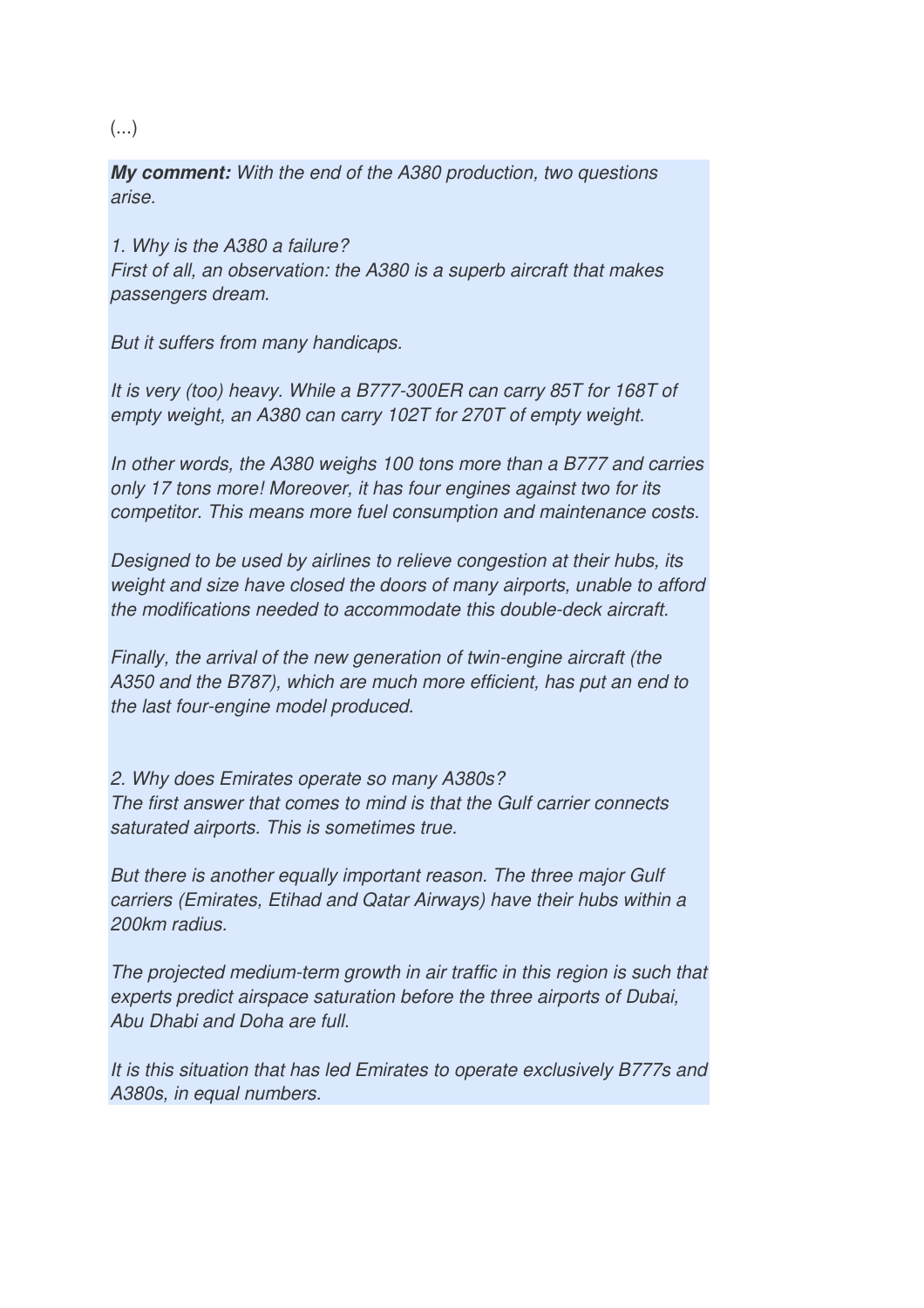## **End of the press review**

#### **> Advice for employees and former employees who are shareholders**

You will find on my navigaction site the modalities of access to the managers' sites.

To avoid forgetting to change your contact information each time you change your postal address, **I advise you to enter a personal e-mail address**. It will be used for all correspondence with the management organizations.

Keep all the documents related to your Air France-KLM shares in one place: all the letters you receive from the different managers, Natixis, Société Générale, your personal financial institution if you bought your shares through it.

### **> My comments on the Air France-KLM share price trend**

**Air France-KLM shares** closed at **3.769 euros** on Monday 20 December. **It is down this week by -1.18%.** The outbreak of the Covid-19 epidemic is probably the reason for this drop.

Before the coronavirus outbreak, Air France-KLM shares were at 9.93 euros.

**The average (consensus) analysts' price for AF-KLM shares is 3.29 euros**. The highest price target is 5.5 euros, the lowest 1 euro. You can find the details of the analysts' consensus on my blog. I do not take into account the opinions of analysts prior to the beginning of the health crisis.

#### **The barrel of Brent** (North Sea)

**oil is down sharply this week from -\$5 to \$70.** According to AFP, "crude prices were falling in early European trading on Monday, weighed down by concerns about demand for black gold as the Omicron variant and health restrictions progress.

In late October 2020, it was at a low of \$37.

**At \$86 on October 25, Brent had reached a level not seen since 2014**, supported by supply disruptions and underlying demand. The